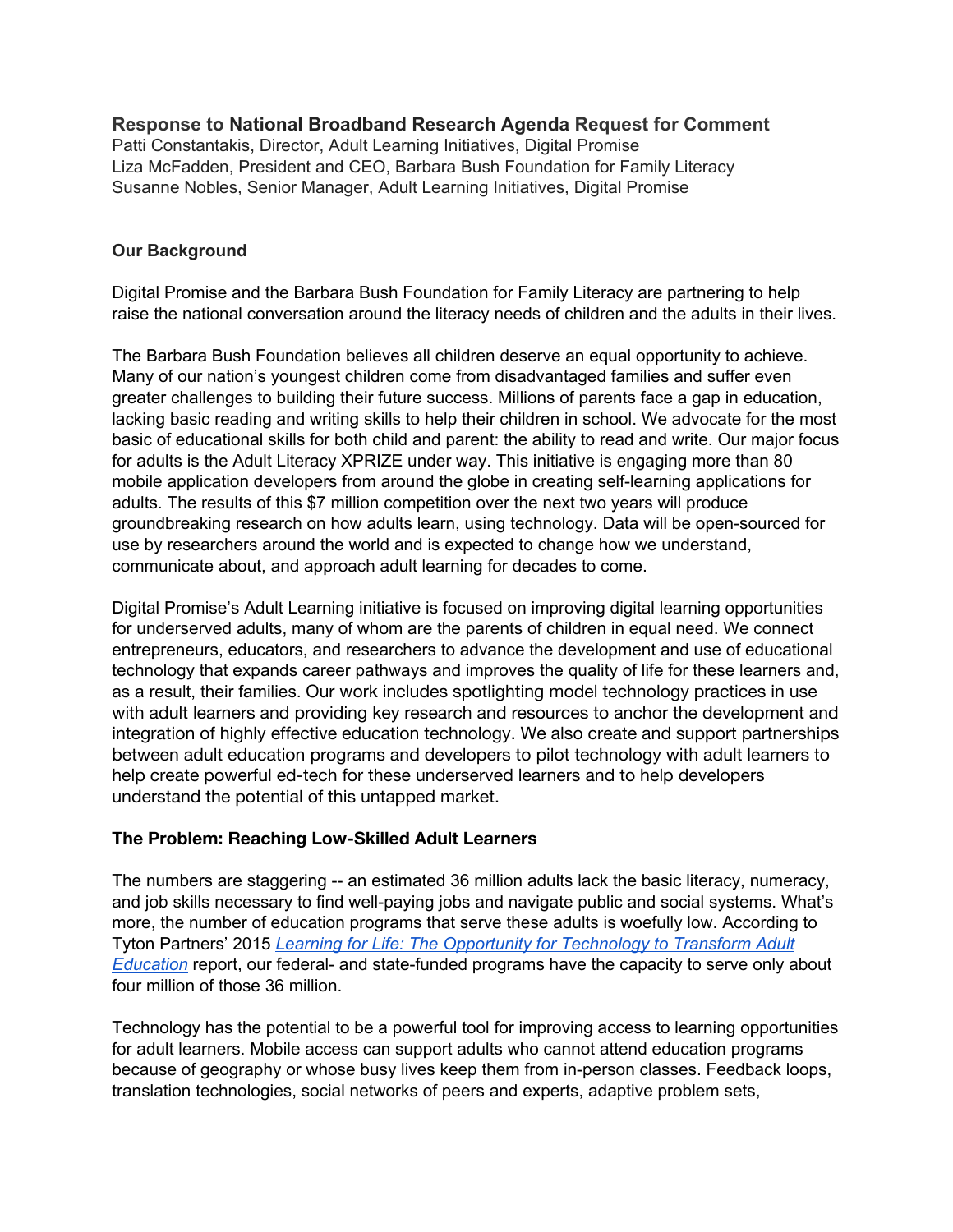accessibility features, and more can combine to advance the opportunity to develop basic and job skills. Technology can help create personalized pathways for learners with special needs and mixed profiles. And it can open up a world of digital information and resources that form the gateway to today's job market.

Despite all of this promise, the adoption and use of technology for and by adult learners is nascent. Framing aspects of the National Broadband Research Agenda to study the issues of adoption and use by this population is one critical step to realizing the full potential of technology for these underserved adult learners and, as a result, their families.

We have two recommendations for shaping the National Broadband Research Agenda to include low-skilled adult learners and their families, a traditionally underserved population group in equity of access as well as a population that traditionally has underutilized available broadband technology.

### **Our Recommendations**

#### *Recommendation #1*

This addresses two specific questions on the RFC:

- Section A: Broadband Technology, Question 3. What specific technology research proposals can support federal efforts to foster the access and adoption of broadband technology across rural areas, and other unserved and underserved segments, such as population groups that have traditionally under-utilized broadband technology (*e.g.,* seniors, low-income families, persons with disabilities)?
- Section B: Broadband Access and Adoption, Question 9. What specific research and data are needed to understand how rural residents and other population groups that have traditionally under-utilized broadband technology (*e.g.,* seniors, low-income families, persons with disabilities) can better adopt and use broadband?

Increasing access to broadband technology to low-income adults and families is a critical need, and many adult education programs are doing innovative things to help make access equitable. For example, libraries in Rhode Island check out wireless access points just as they check out books.

But access does not necessarily equate to use, as Pew Research Center's 2016 *[Digital](http://www.pewinternet.org/2016/09/20/digital-readiness-gaps/?utm_source=EdsurgeLive&utm_campaign=019fd34756-2016-09-21-EdSurge+Newsletter+Ver+293&utm_medium=email&utm_term=0_0f1ec25b60-019fd34756-292888829) [Readiness Gaps](http://www.pewinternet.org/2016/09/20/digital-readiness-gaps/?utm_source=EdsurgeLive&utm_campaign=019fd34756-2016-09-21-EdSurge+Newsletter+Ver+293&utm_medium=email&utm_term=0_0f1ec25b60-019fd34756-292888829)* report explains. So a critical aspect of the National Broadband Research Agenda needs to be understanding the motivating factors for low-income, low-skilled adults to want and need to engage in available broadband technology. Adult education programs can provide a wealth of knowledge about use and motivation through interviews with program administrators and educators. These programs can also provide access to adult learners to survey, as they work with community-based organizations across a region to meet adult learners where they are.

Possible research questions are:

- What are motivators for low-income, low-skilled adults to want/need to engage in powerful use of technology?
	- Possible considerations: social, economic, educational, personal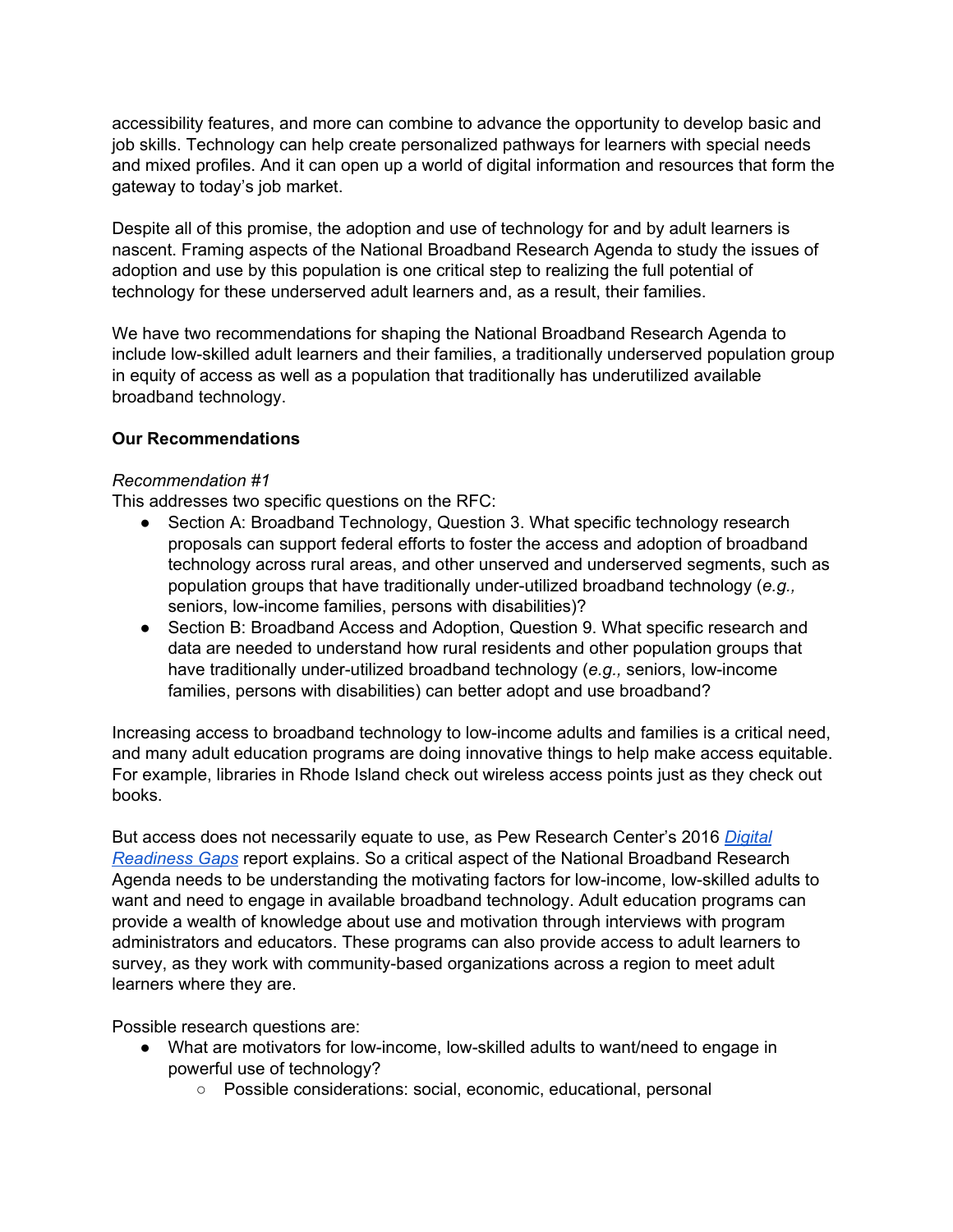- What kinds of programs can provide the necessary motivation for the meaningful adoption of broadband?
	- Possible considerations: Workforce development, literacy education, English language learning, personal use, entertainment
- What does access really look like for low-income, low-skilled, rural and urban, and immigrant populations?
	- Devices: What types of devices do they own?
	- Data Plans: What types of data plans do they participate in? Do they understand the access differences among plans?
	- Use: How/for what do they use their device?
- What is the minimal level of digital literacy needed for low-income, low-skilled adults to engage in powerful use of digital resources available on broadband? What would digital literacy programs look like that could teach these skills?
	- Possible considerations: delivery method (mobile, blended, in-person), outcomes (credentials, job placement, job upskilling)

# *Recommendation #2*

This address this specific question on the RFC:

• Section C: Socioeconomic Impacts, Question 11. What specific research proposals, and associated methodologies, regarding the socioeconomic impact of broadband should be prioritized?

Research has shown that improved education levels have powerful socioeconomic impacts on families and communities (Digital Promise, 2016, Adult [Learner Landscape\)](http://digitalpromise.org/wp-content/uploads/2016/07/quick-start-guide-adult-learner-landscape.pdf):

- Increased Lifetime Earning: A high school diploma leads to an average earnings increase of \$10,000 per year.
- Business Opportunities: 5.2 million jobs are unfilled due to a lack of qualified workers, while 8 million Americans are unemployed.
- Generational Impact: A mother's reading ability is the greatest predictor of her child's future academic success.
- Better Health: Increased education correlates to better health for adults and their children.
- Prepare for the Future: To succeed in the global economy, America needs more workers with technical skills.

Despite this research, adult education and family literacy programs remain woefully underfunded. Therefore, a second critical aspect of the National Broadband Research Agenda should be studying the impact of access to and use of broadband by low-skilled adults on their community's economic performance and on their families' well-being.

This is a complex research area that will require a time-intensive methodology of community-based case study and interviews to establish a baseline understanding of the available types of technology use for learning and whether and how they are used in a community. From this, a broader survey can be developed to expand the participant population.

It is because the protocols are so time-intensive that little research has been done in this area. However, the socioeconomic impact of filling this gap in the research would be sweeping, from